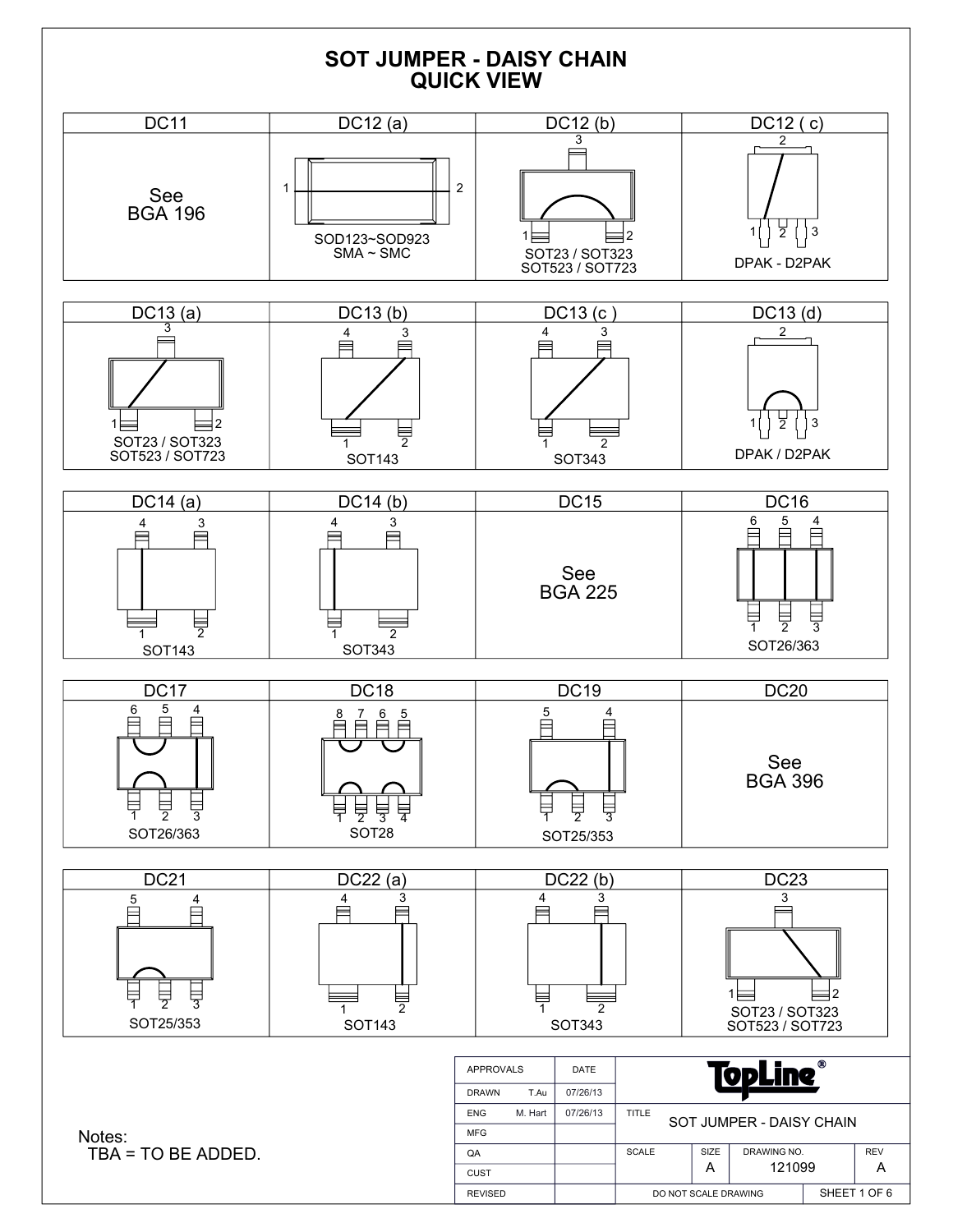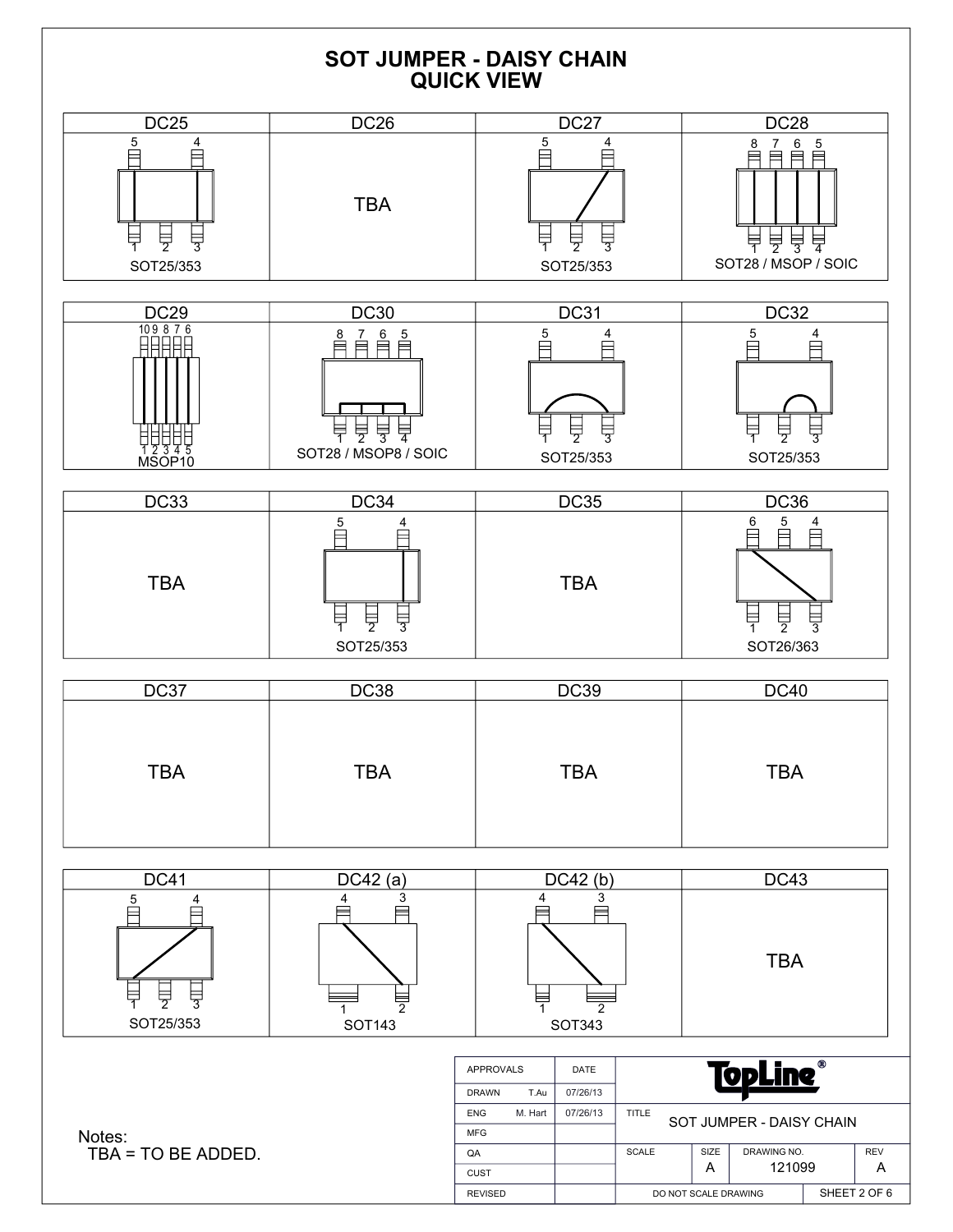|                                                       | <b>SOT JUMPER - DAISY CHAIN</b>                 | <b>QUICK VIEW</b>                                                                                        |                                                 |                       |                                                                                                           |                                 |  |
|-------------------------------------------------------|-------------------------------------------------|----------------------------------------------------------------------------------------------------------|-------------------------------------------------|-----------------------|-----------------------------------------------------------------------------------------------------------|---------------------------------|--|
| <b>DC45</b>                                           | <b>DC46</b>                                     |                                                                                                          | <b>DC47</b>                                     |                       | <b>DC48</b>                                                                                               |                                 |  |
| 5<br>$\frac{1}{2}$<br>$\frac{1}{3}$<br>로<br>SOT25/353 | <b>TBA</b>                                      |                                                                                                          | <b>TBA</b>                                      |                       | <b>TBA</b>                                                                                                |                                 |  |
| <b>DC49</b>                                           | <b>DC50</b>                                     |                                                                                                          | <b>DC51</b>                                     |                       | DC52                                                                                                      |                                 |  |
| <b>TBA</b>                                            | <b>TBA</b>                                      | $\frac{5}{1}$<br>부                                                                                       | 4<br>$\overline{\frac{1}{2}}$<br>븋<br>SOT25/353 |                       | $\frac{5}{5}$<br>4<br>특<br>1<br>$\frac{1}{2}$<br>븋<br>SOT25/353                                           |                                 |  |
| <b>DC53</b>                                           | <b>DC54</b>                                     |                                                                                                          | <b>DC55</b>                                     |                       | <b>DC56</b>                                                                                               |                                 |  |
| 5<br>阜<br>$\frac{1}{2}$<br>팋<br>SOT25/353             | <b>TBA</b>                                      |                                                                                                          | <b>SEE</b><br><b>BGA 240</b><br><b>OBSOLETE</b> |                       | <b>TBA</b>                                                                                                |                                 |  |
| <b>DC57</b>                                           | <b>DC58</b>                                     |                                                                                                          | <b>DC59</b>                                     |                       | <b>DC60</b>                                                                                               |                                 |  |
| <b>TBA</b>                                            | <b>TBA</b>                                      |                                                                                                          | <b>TBA</b>                                      |                       | <b>TBA</b>                                                                                                |                                 |  |
| DC61                                                  | <b>DC62</b>                                     |                                                                                                          | <b>DC63</b>                                     |                       | DC64                                                                                                      |                                 |  |
| <b>SEE</b><br><b>CBGA 256</b>                         | <b>SEE</b><br><b>BGA 256</b><br><b>OBSOLETE</b> |                                                                                                          | <b>SEE</b><br><b>CBGA 304</b>                   |                       | <b>TBA</b>                                                                                                |                                 |  |
| Notes:<br>TBA = TO BE ADDED.                          |                                                 | <b>APPROVALS</b><br><b>DRAWN</b><br>T.Au<br>M. Hart<br>ENG<br><b>MFG</b><br>QA<br>CUST<br><b>REVISED</b> | DATE<br>07/26/13<br>07/26/13                    | <b>TITLE</b><br>SCALE | <u>TopLine </u><br>SOT JUMPER - DAISY CHAIN<br>SIZE<br>DRAWING NO.<br>A<br>121099<br>DO NOT SCALE DRAWING | <b>REV</b><br>A<br>SHEET 3 OF 6 |  |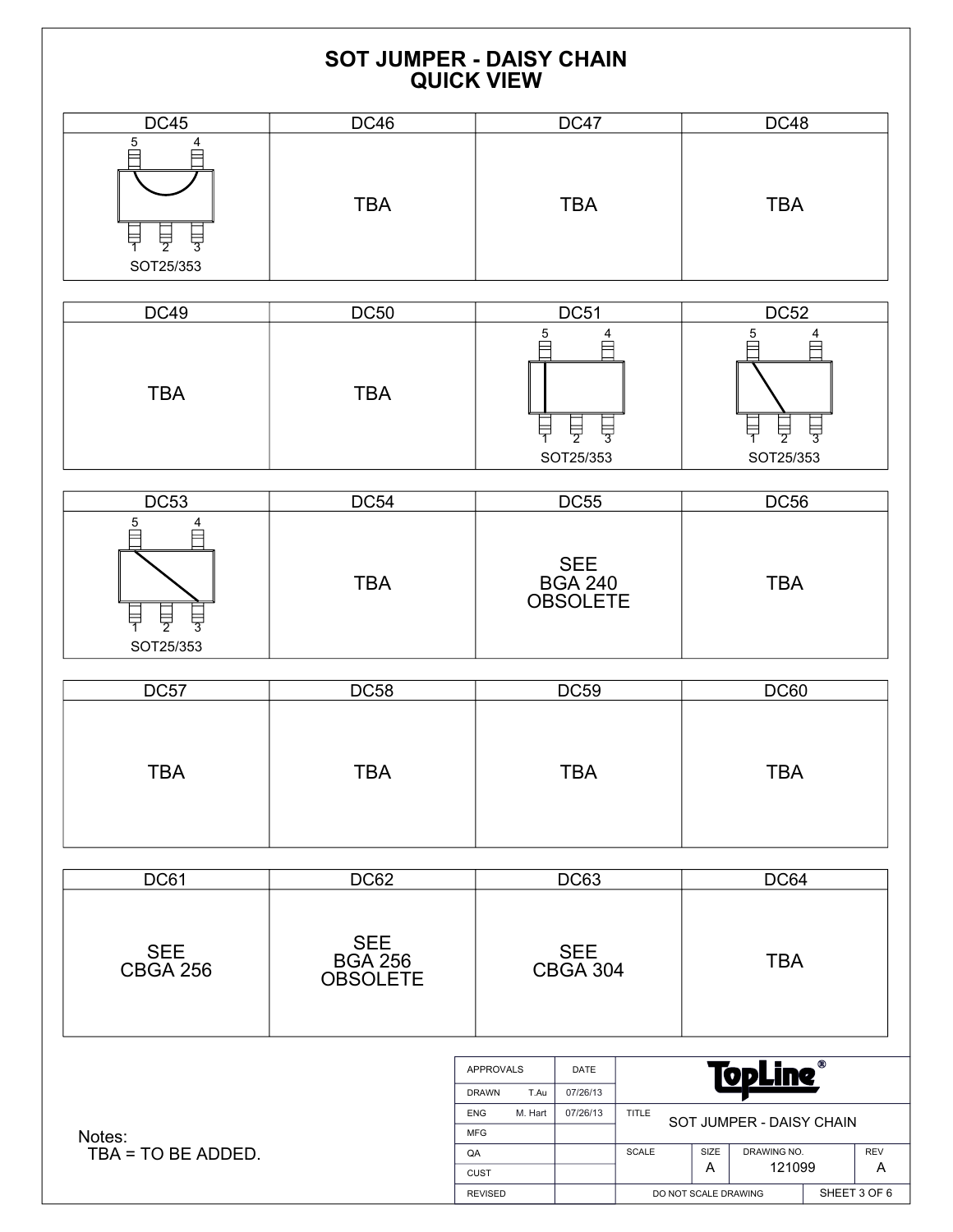|                                                | <b>SOT JUMPER - DAISY CHAIN</b>                | <b>QUICK VIEW</b>                                                                      |                                                 |                       |                                                |                                                                       |          |  |
|------------------------------------------------|------------------------------------------------|----------------------------------------------------------------------------------------|-------------------------------------------------|-----------------------|------------------------------------------------|-----------------------------------------------------------------------|----------|--|
| <b>DC65</b>                                    | <b>DC66</b>                                    |                                                                                        | DC67                                            |                       |                                                | <b>DC68</b>                                                           |          |  |
| <b>SEE</b><br><b>BGA313</b><br><b>OBSOLETE</b> | <b>SEE</b><br><b>BGA320</b><br><b>OBSOLETE</b> |                                                                                        | <b>TBA</b>                                      |                       |                                                | <b>TBA</b>                                                            |          |  |
|                                                |                                                |                                                                                        |                                                 |                       |                                                |                                                                       |          |  |
| DC69                                           | DC70                                           |                                                                                        | <b>DC71</b>                                     |                       | <b>DC72</b>                                    |                                                                       |          |  |
| <b>TBA</b>                                     | <b>SEE</b><br><b>BGA352</b>                    |                                                                                        | <b>SEE</b><br>CBGA361                           |                       | <b>SEE</b><br><b>BGA388</b>                    |                                                                       |          |  |
|                                                |                                                |                                                                                        |                                                 |                       |                                                |                                                                       |          |  |
| <b>DC73</b>                                    | <b>DC74</b>                                    |                                                                                        | <b>DC75</b>                                     |                       |                                                | <b>DC76</b>                                                           |          |  |
| <b>SEE</b><br><b>BGA357</b>                    | <b>SEE</b><br>CBGA360                          |                                                                                        | <b>TBA</b>                                      |                       | <b>TBA</b>                                     |                                                                       |          |  |
| DC77                                           | <b>DC78</b>                                    |                                                                                        | <b>DC79</b>                                     |                       | <b>DC80</b>                                    |                                                                       |          |  |
| <b>TBA</b>                                     | <b>TBA</b>                                     |                                                                                        | <b>SEE</b><br><b>TBGA432</b><br><b>OBSOLETE</b> |                       | <b>SEE</b><br><b>BGA540</b><br><b>OBSOLETE</b> |                                                                       |          |  |
| <b>DC81</b>                                    | <b>DC82</b>                                    |                                                                                        | <b>DC83</b>                                     |                       | DC84                                           |                                                                       |          |  |
| <b>SEE</b><br><b>CBGA 256</b>                  | <b>TBA</b>                                     |                                                                                        | <b>TBA</b>                                      |                       | <b>TBA</b>                                     |                                                                       |          |  |
| Notes:<br>TBA = TO BE ADDED.                   |                                                | APPROVALS<br><b>DRAWN</b><br>T.Au<br><b>ENG</b><br>M. Hart<br><b>MFG</b><br>QA<br>CUST | DATE<br>07/26/13<br>07/26/13                    | <b>TITLE</b><br>SCALE | SIZE<br>A                                      | <u> TopLine </u><br>SOT JUMPER - DAISY CHAIN<br>DRAWING NO.<br>121099 | REV<br>A |  |

REVISED

SHEET 4 OF 6

DO NOT SCALE DRAWING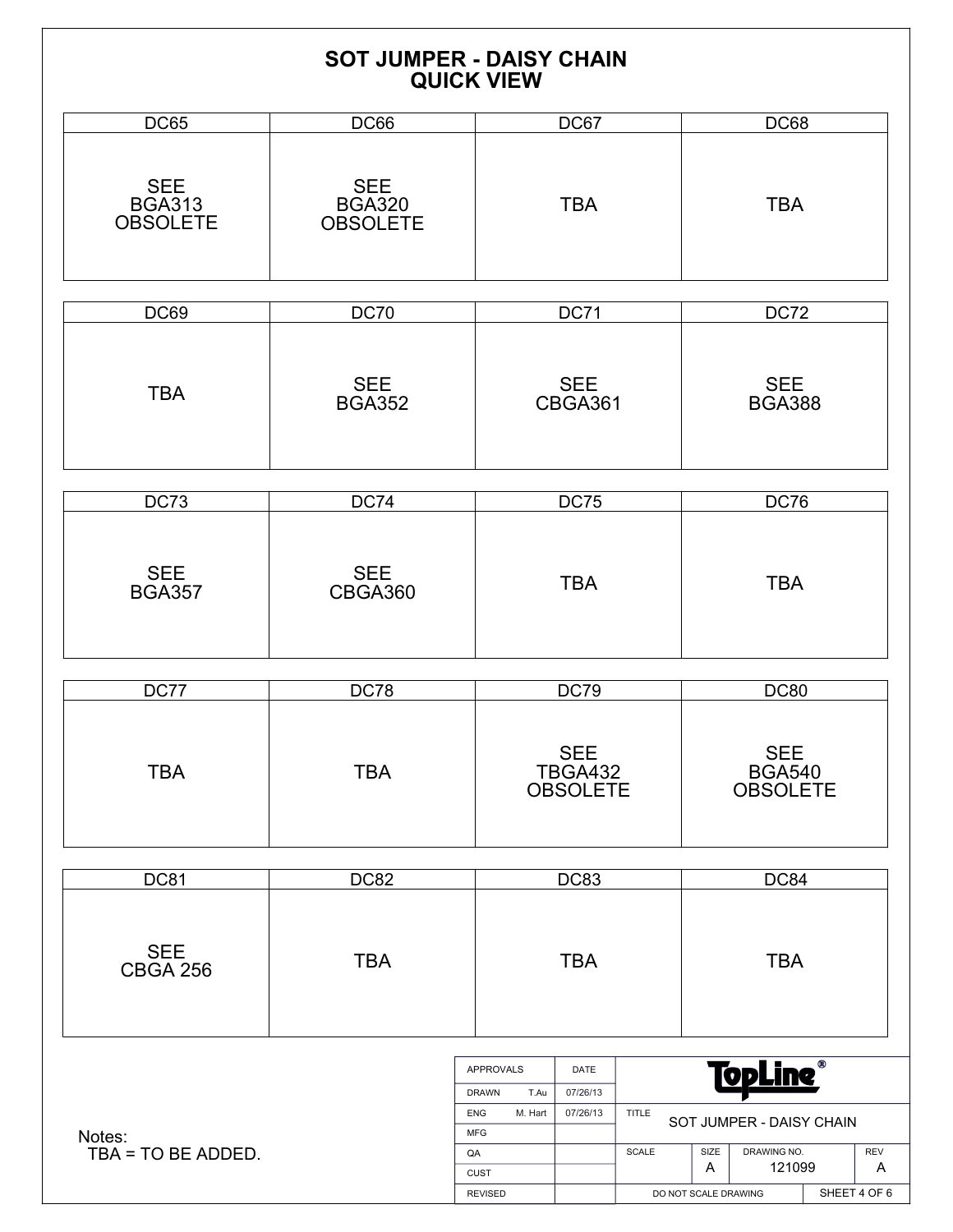|                                                |                                                | <b>SOT JUMPER - DAISY CHAIN</b><br><b>QUICK VIEW</b>                                                                                            |                                                                                                                                                                        |
|------------------------------------------------|------------------------------------------------|-------------------------------------------------------------------------------------------------------------------------------------------------|------------------------------------------------------------------------------------------------------------------------------------------------------------------------|
| <b>DC85</b>                                    | DC86                                           | DC87                                                                                                                                            | <b>DC88</b>                                                                                                                                                            |
| <b>SEE</b><br><b>BGA420</b><br><b>OBSOLETE</b> | <b>SEE</b><br>TBGA736<br><b>OBSOLETE</b>       | <b>SEE</b><br><b>SBGA560</b>                                                                                                                    | <b>TBA</b>                                                                                                                                                             |
| <b>DC89</b>                                    | <b>DC90</b>                                    | <b>DC91</b>                                                                                                                                     | <b>DC92</b>                                                                                                                                                            |
| <b>TBA</b>                                     | <b>SEE</b><br><b>BGA480</b><br><b>OBSOLETE</b> | <b>TBA</b>                                                                                                                                      | <b>TBA</b>                                                                                                                                                             |
| <b>DC93</b>                                    | DC94                                           | <b>DC95</b>                                                                                                                                     | <b>DC96</b>                                                                                                                                                            |
| <b>TBA</b>                                     | <b>TBA</b>                                     | <b>TBA</b>                                                                                                                                      | <b>TBA</b>                                                                                                                                                             |
| DC97                                           | <b>DC98</b>                                    | <b>DC99</b>                                                                                                                                     | DC100-DC122                                                                                                                                                            |
| <b>TBA</b>                                     | <b>TBA</b>                                     | <b>TBA</b>                                                                                                                                      | See BGA                                                                                                                                                                |
| DC123 (a)                                      | DC123(b)                                       | DC123 (c)                                                                                                                                       | $DC123$ (d)                                                                                                                                                            |
| 3<br>2<br>SOT23 / SOT323<br>SOT523 / SOT723    | 2<br>3<br>SOT89                                | 2<br><b>SOT223</b>                                                                                                                              | 2<br>$\frac{1}{2}$<br>3<br>DPAK / D2PAK                                                                                                                                |
| Notes:<br>TBA = TO BE ADDED.                   |                                                | <b>APPROVALS</b><br>DATE<br><b>DRAWN</b><br>T.Au<br>07/26/13<br>M. Hart<br>07/26/13<br><b>ENG</b><br><b>MFG</b><br>QA<br>CUST<br><b>REVISED</b> | <u> TopLine®</u><br><b>TITLE</b><br>SOT JUMPER - DAISY CHAIN<br>DRAWING NO.<br>SCALE<br>SIZE<br><b>REV</b><br>121099<br>A<br>Α<br>SHEET 5 OF 6<br>DO NOT SCALE DRAWING |